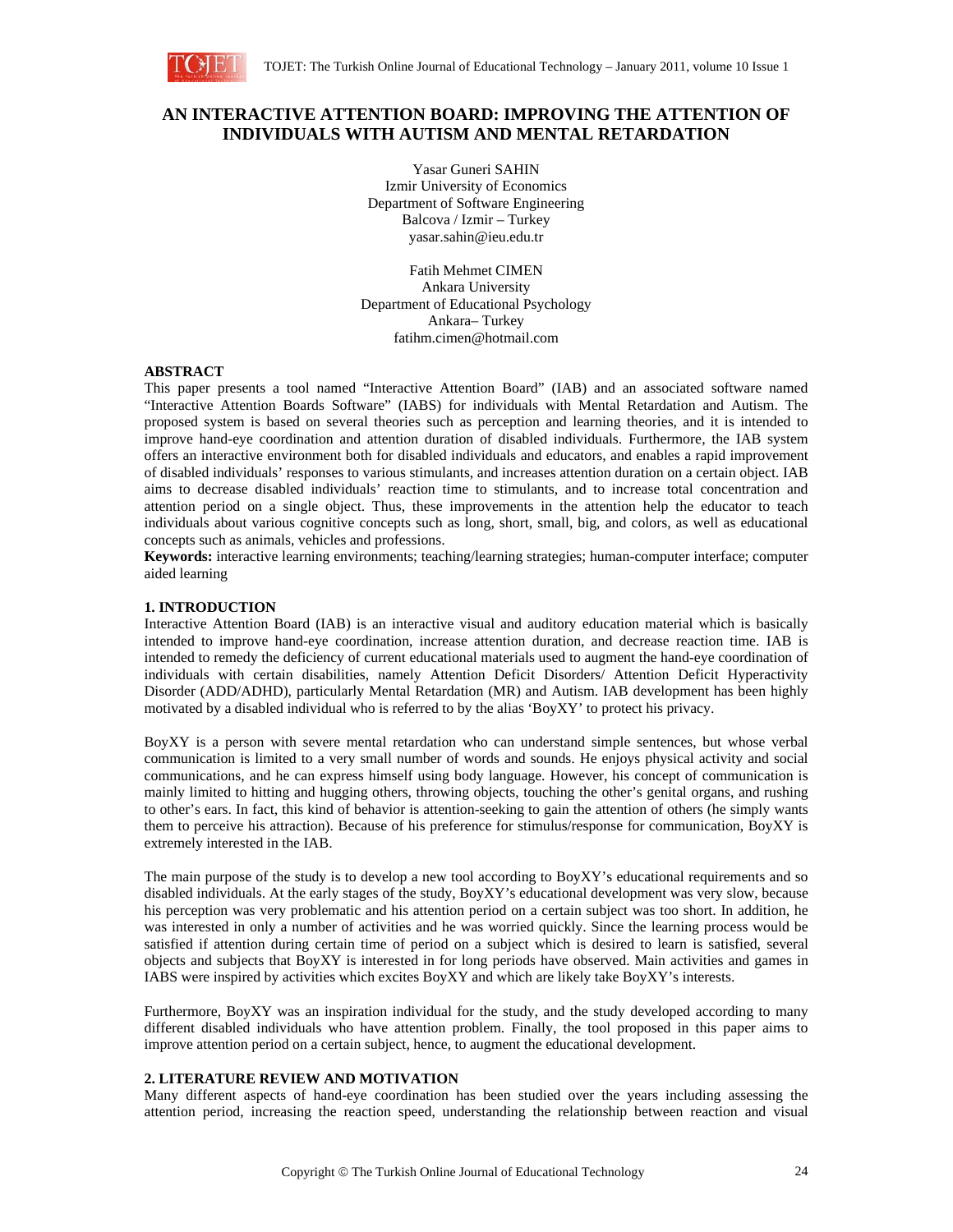

stimulus. In addition, there are various researches on attention deficit disorders (ADD) and attention deficit hyperactivity disorders (ADHD). ADD/ADHD is a neurobehavioral disorder that interferes with a person's ability to stay on a task and to exercise age-appropriate inhibition (cognitive alone or both cognitive and behavioral). Several symptoms of it can be listed as: failure to listen to instructions, fidgeting with hands and feet, leaving projects and having trouble paying attention to and responding to details (NINDS, 2007). While a number of the studies have attempted to understand the common causes of ADD-ADHD and to find a way to decrease ADD-ADHD in children and adults, others have focused on developing treatment tools. This section reviews the literature regarding hand-eye coordination, ADD, ADHD and technology tools developed to improve hand-eye coordination and to treat ADD-ADHD.

Much research into ADD and its effects on the human life has been conducted, and the critical importance of ADD and ADHD has been perceived in education, particularly in special and primary education. A recent study has attempted to explore the characteristics of children who sustained injuries as a result of having ADD-ADHD (Badger et al, 2008). They set out to identify and understand the risk factors of injuries, and they searched for ways to educate individuals to protect a repetition of injuries. In a recent paper investigating the role of mind wondering, Smallwood et al (2008) emphasize the human cost of absent mindedness, concluding that "Successful learning requires that individuals integrate information from the external environment with their own internal representations". In their article, they investigate the role of mind wandering play in education.

For many years, ADD and ADHD studies have tried to find a way to reduce ADD/ADHD effects on children and adolescents emphasizing the significance of this problem. ADD and ADHD are severe problems for disabled individuals as well as other children and adults because a number of the multi-disabilities can be masked by ADD and ADHD. Our claim in this research: in order to rehabilitate individuals with multi-disabilities, including ADD/ADHD, it is necessary firstly to deal with ADD/ADHD. In literature, there are a number of studies looking at different aspects of ADD/ADHD, including: economical impact, primary treatment, measurement of attention and related functions, special education policy and practice, time reproduction, working memory, and behavioral inhibition in children, as well as a case study of a 9 years old Latino boy (Pelham et al, 2007; Dupaul et al, 2007; Culpepper, 2006; Mahone, 2005; Prosser and Reid, 2009; Kerns et al, 2001).

In an article, Batista et al (1999) explained that the neural activities regarding visually guided reaching begin with an image on the retina and end with impulses to the muscles. A plan for reaching is constructed at some point during this process. They assumed that this plan is made during the time of the coordinates of the arm, the specifying direction and amplitude of the movement, or in the coordinates of the eye because visual information is initially gathered in this reference frame.

Harris and Wolpert (1998) presented an integrated theory of eye and arm movements, they assumed the neural control signals are corrupted by noise whose variance increases with the size of the control signal. Next, they propose the variance of final eye and arm position depends on the presence of noise in neural control signals. Fischer and Weber (1993) investigated the reaction time of men and monkeys, combining previous research's "special emphasis on the express saccade" with experimental evidence in an oculomotor to improve their understanding of the coordination of vision, visual attention, and the eye movements. Finally, they proposed a neural network structure that was able to function as a basis for a mathematical model or computer simulations of the optomotor system in primates. The main concern of these articles was strong relation of saccade reaction and hand-eye coordination with brain activity. Another study concludes that there is an anatomical relationship between the parietal and the frontal cortex in hand-eye coordination during reaching movements (Marconi et al, 2001).

Another piece of research entitled "From eye to hand: Planning goal-directed movements" by Desmurget et al (1998) emphasized the lack of understanding of the nature of the neural mechanism required in movement planning. In this study, the target localization, definition of the initial state of the motor apparatus, and hand trajectory formation were identified as main tasks that the nervous system needs to manage. In addition, they addressed a number of issues regarding the main tasks before finally suggesting that the central nervous system was able to use different strategies both to encode the target location with respect to the body and to plan hand displacement. In their study, Johansson et al (2001) analyzed the coordination between gaze behavior, fingertip movements, and movements of the manipulated object in a target-switch pressing exercise. They conclude that they made a decision on that gaze supports hand movement planning by marking key positions to which fingertips or grasped object are subsequently directed.

Vercher et al (1994) studied the execution of an accurate pointing response, investigating the dependency of this response: whether it depends on a prior saccade orientation towards the target or is independent of the view of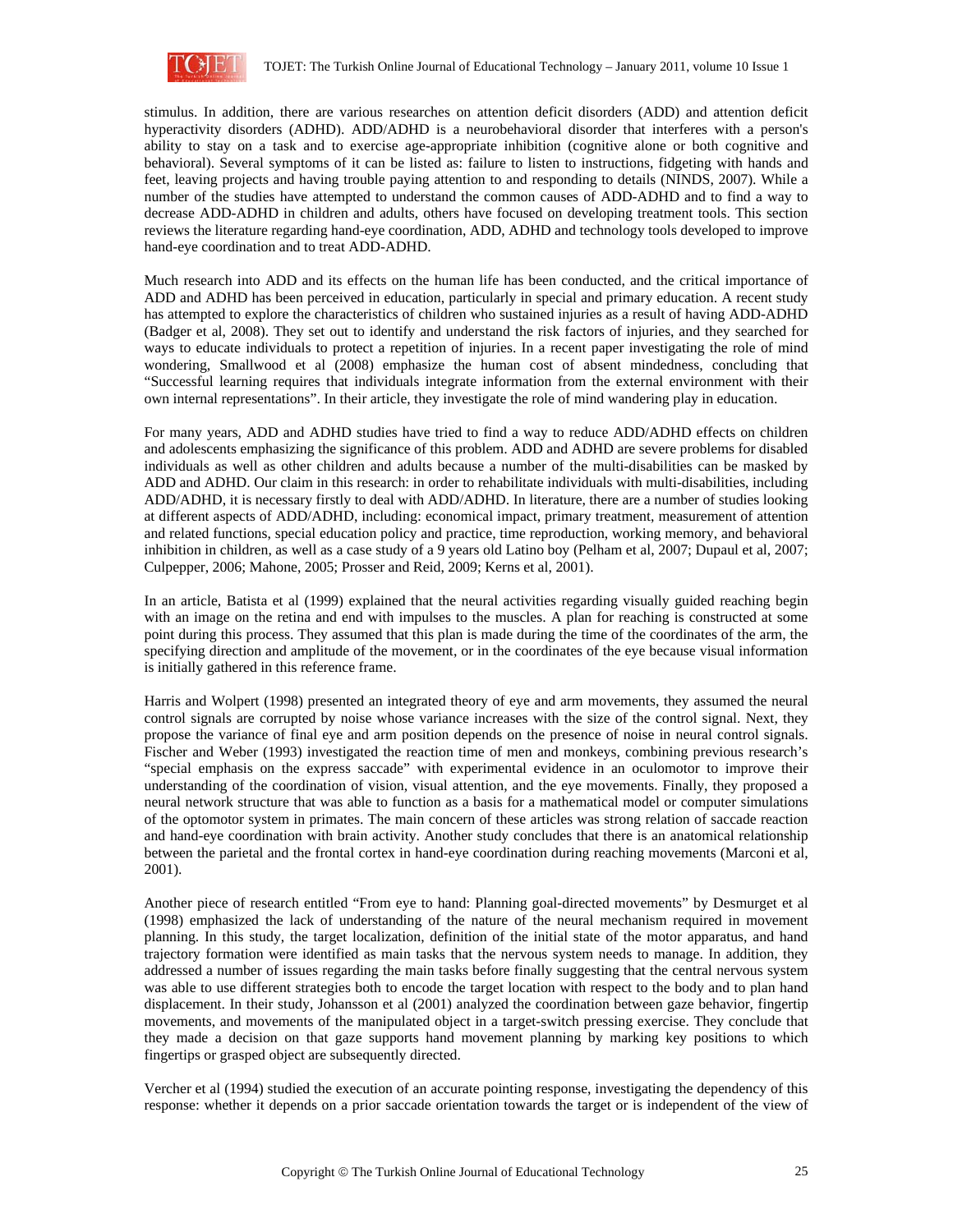

the limb. The resultant saccadic eye fixations are quite perceptive behavior understanding much more things about the cognitive mechanism which guide them (Ballard et al, 1992). In the literature, there are numerous recent studies focusing on the examination saccadic responses, interaction with objects, gaze influencing finger movement and visual activations, parietal reach activity, gaze behavior in reaching to remembered targets, sensorimotor accounts of drawing, performance errors and vigilance level, hand-eye coordination of elderly people, arm movement and saccade metrics, and retinal image location of hand (Pratt and Neggers, 2008; Yoshida and Smith, 2008; Bedard et al, 2008; Buneo, 2008; Flanagan et al, 2008; Cagli et al, 2008; Dorokhov et al, 2008; Pei et al, 2008; Kattoulas et al, 2008; Timberlake et al, 2008).

Our study has been based on BoyXY's educational requirements and the idea "when a peripheral visual stimulus is briefly presented in an empty surround, and an observer is required, after a delay of a few seconds, to point toward the remembered location of that target, the responses are strongly influenced by eye orientation at the time of pointing" (Enright, 1995). This present study aims to develop a new tool (combination several hardware tools) and related software with the assistance of emergent technologies improve attention and hand-eye coordination.

A number of materials and tools which are used to improve hand-eye coordination and visual attention have long been in use and some examples can be found in Table 1. The materials and tools listed in the table have several advantages such as ease of manipulation by educators, low cost, high availability, and low maintenance because they are not dependent on emergent technologies. However, with the exception of computer games, most are not interactive, the interaction is supplied by trainer or educator. In addition, many of them are not developed for individuals who need special education. Moreover, computer games developed to improve hand-eye coordination require ability to use mouse or keyboard, and therefore are usually unsuitable for special education because many of disabled individuals lack the capacity to use these kinds of computer peripherals.

| <b>Material/Tool</b>                 | Goal                                            |  |
|--------------------------------------|-------------------------------------------------|--|
| Visual education attention card sets | Improve visual attention                        |  |
| Simple pictures with compositions    | Improve visual attention                        |  |
| Paper work with geometric figures    | Improve visual attention, Improve memory        |  |
| Tread and color beads                | Improve visual attention, Hand-eye coordination |  |
|                                      | <b>Activation</b> attention                     |  |
| Short and simple texts               | Improve auditory attention                      |  |
| <b>Balloons</b>                      | Improve visual attention, Hand-eye coordination |  |
|                                      | Improve concentration                           |  |
| Memory cards                         | Improve visual attention, Improve memory        |  |
| Nail Legos and grid                  | Improve visual attention, Hand-eye coordination |  |
| Animal voices and cards              | Improve auditory attention, Improve memory      |  |
| Nail board                           | Hand-eye coordination                           |  |
| Roly-poly rope                       | Hand-eye coordination,                          |  |
|                                      | Improve attention in fine-motor activities      |  |
| <b>Puzzles</b>                       | Improve visual attention, Hand-eye coordination |  |
| Sudoku (with images) easy to hard    | Improve visual attention, Hand-eye coordination |  |
| Line drawing activities              | Hand-eye coordination                           |  |
| Pattern completion                   | Improve visual attention, Hand-eye coordination |  |
| Neural-Feedback applications         | Improve visual attention, Improve concentration |  |
| Computer games (complicated)         | Improve visual attention, Hand-eye coordination |  |
| Computer games (simple)              | Improve visual attention, Hand-eye coordination |  |

**Table 1.** Some existing materials and tools being currently used to improve visual attention, hand-eye

coordination

Numerous ADD/ADHD treatment and assessment methods developed for both academics and commercial purposes have long also been in use. These methods offer various approaches to remedy ADD/ADHD problems, such as stimulant medications techniques, worksheets and programs, educational software, generic strategy developments, reading-writing exercises, reminders, electronic agendas (Newideas, 2009; MyAdhd, 2009; Lund & Lund, 2008; Parker, 2009; Addcoach, 2009; Teach ADHD, 2009; Miranda et al, 2002; Rabiner & Coie, 2000; Reid & Lienemann, 2006; Baker et al, 2003; Northup & Gulley, 2001; Sahin, 2006). Although almost all of the reviewed studies have attempted to treat ADD/ADHD, none of them offers an interactive improvement tool for individuals with disabilities, particularly individuals with MR or Autism.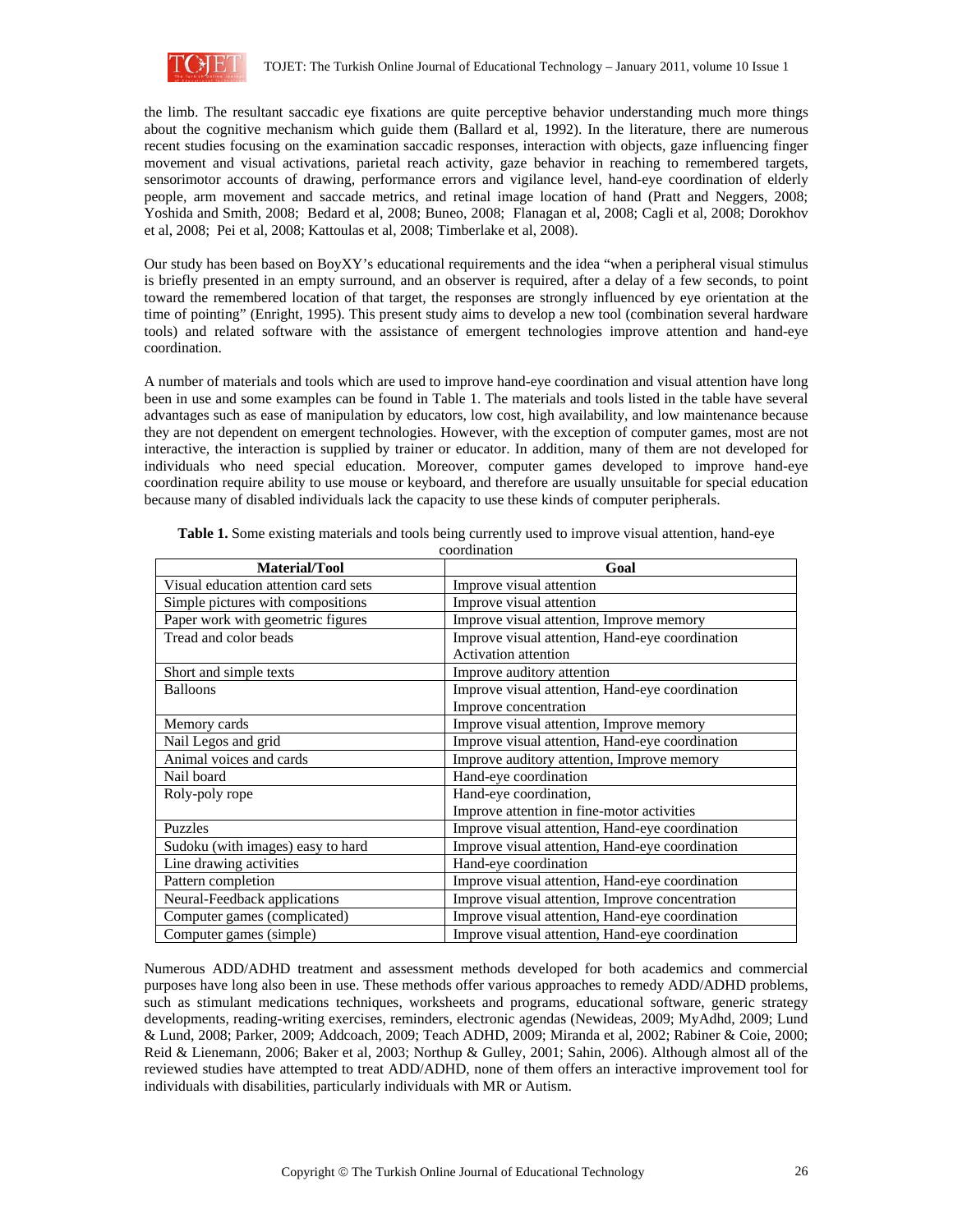

This paper explains the development of an Interactive Attention Board (IAB), drawing on previous research and theoretical work. IAB can be effective in improving visual attention and hand-eye coordination for individuals with disabilities especially mental retardation and autism. Since the IAB is a complementary tool for noninteractive educational materials in special needs education, the basic principle of IAB is to improve quality of training using technological equipment and computers. Because IABS has been developed in computer environment, as well as supporting interactivity the computer software facilities can be used for many additional purposes such as storing individuals' information, training data, and trends. Moreover, IABS also enables comparison of previous training data with current results, therefore, creating the opportunity to assess and evaluate individuals' improvements over time.

The human brain has a strong tendency to organize different stimulants as objects which contrast with a certain background. There are a number of important factors to identify what can be perceived such as attention, preparatory set, motivation, sensory depravation and learning. In addition, factors which affect perception can be divided into two main categories: the features of the stimulus and of individual who perceives (perceiver). The first factor which can affect perceptional selection is change in stimulus (used by many advertising company to increase advertising effectiveness), other factors include repetition, size intensity. In the aspect of individual, expectations, interests, needs, beliefs and individual values are other factors which can affect perception (Cuceloglu, 1991:122; Morgan and King, 1971; Morgan, 1995). Factors which affect the perception are illustrated in Figure 1. These all factors and theories were taken into account during IAB system specification and design.



Figure 1. Factors that can affect the perception

# **3. INTERACTIVE ATTENTION BOARD (IAB)**

Basically, IAB system is a very simplified interactive tool which can be used to improve attention duration. The main features of IAB simply are:

- 1. It provides very simple user interfaces especially for disabled individuals, and it has no complicated data presentations.
- 2. Rewards of the IAB in case of achievement of a certain task can be selectable by teachers, thus the teachers have a chance to select most appropriate digitized rewards (voice, picture, animation etc.) from their repository (previously used or new) for each individual.
- 3. Each individual can be monitored distinctly.
- 4. Since all the responses (wrong, correct, omitted) are stored in database separately, in case of any request they can be easily used for statistical analysis or tracking the individuals' improvement.
- 5. No training is required for individuals (training is required for teacher).
- 6. Because of its adaptability, portability and simple structure, it can easily be reproduced using any of computer programming language on various hardware devices.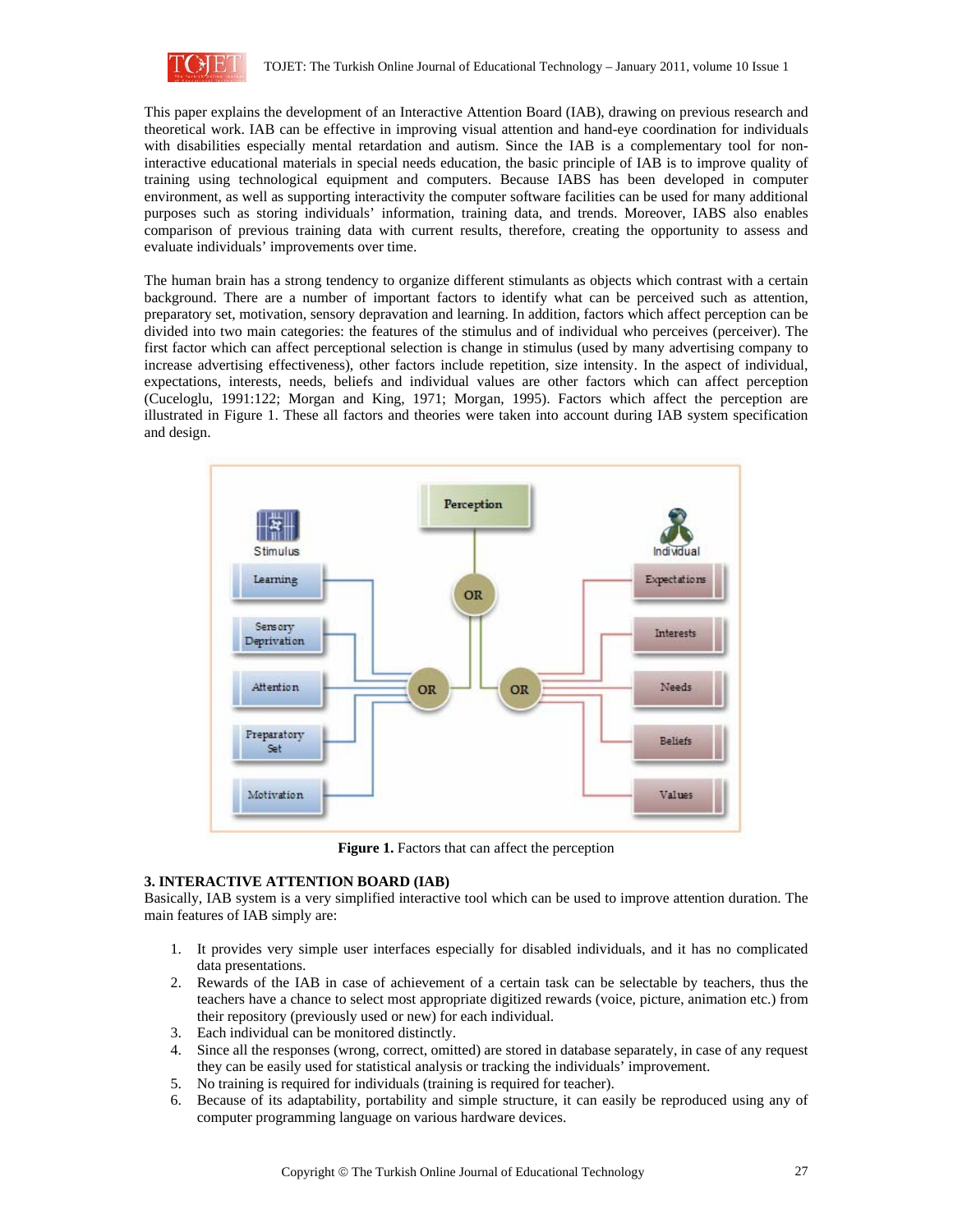

7. Because of the system's compact and flexible design, new features can easily be added such as digital version of existing materials presented in table 1.

Moreover, IAB is based on various theories about factors that can affect perception, such as attention theory, intensity and size, contrast, repetition, and movement of stimulus and objects. IAB consists of target and reward stimulant figures, videos and pictures, various animations, educational features enhanced with database applications to assess individuals' improvements. Although IAB has been developed for use in special education, especially for individuals with severe and moderate mental retardation, and autism, it can also be used to improve hand-eye coordination and auditory reactions of kids and individuals with mild mental retardation and ADD/ADHD. Furthermore, it can be an effective alternative to conventional class materials in childhood education.

In ADD/ADHD therapies, various types of trainings activities are used, such as perceiving the details of objects or environment, remembering previous works, aligning objects and subjects, increasing reaction speed through games, and finding the appropriate reinforcement and using them in the relevant place and time. However, there are not too much training policies or standards or materials for target group in special education. We believe that IAB can be a complementary tool to existing training activities to improve attentions of individuals with autism and MR.

## *3.1. Interactive attention board software (IABS)*

Figure 2 shows the use-case diagram of Interactive Attention Board Software (IABS). IABS consists of 5 main use-cases:



**Figure 2.** IABS use-case diagram

#### *a. Training/Exercise*

In this case, many different attention-exercising tests are applied to prepare the individual for each test stage. The details of this exercising will be given in the operational details section.

# *b. Test*

The real test environment is established for the assessment and education of individuals, and all data gathered from an individual's test are recorded.

#### *c. Statistics*

In the statistics case, the individuals' test results are compared, individuals' improvements or regressions are shown graphically, and reported.

#### *d. Data Processes*

In data processes unit, database operations are managed.

#### *e. Individual Education Plan (IEP)/Options*

In this section, personal information of individual and educator are manipulated. Moreover, the special personal requirements and identifiers of individuals (trainees) are also recorded such as rewards, appropriate colors, sounds, etc. In addition, the Individual Education Plans (Goals, objectives, behaviors) are also identified in this section.

*3.2. Operational Details of IAB*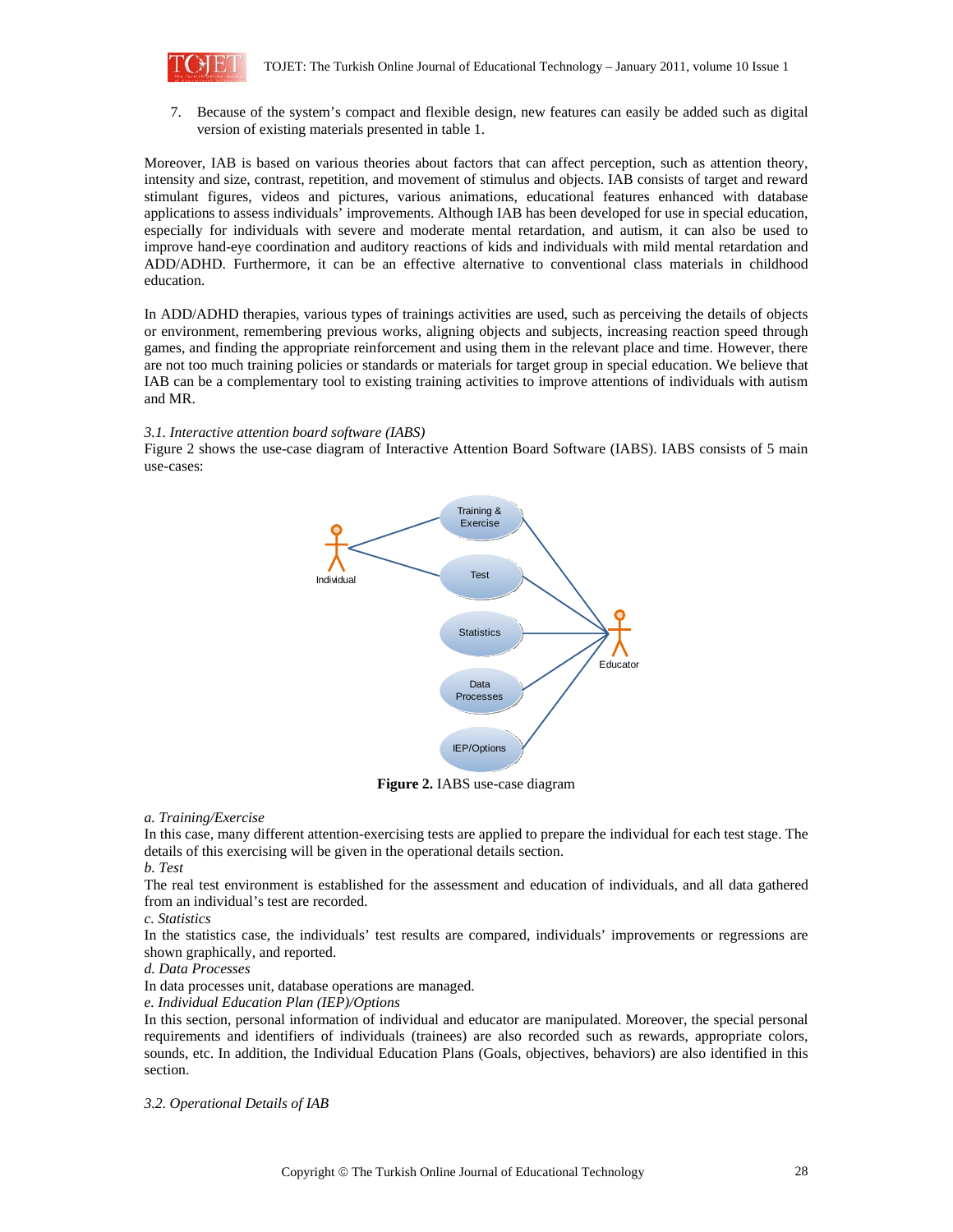

The educator (trainer) and special needs student (trainee) sit together in front of a LCD screen with a touch screen feature. Figure 3 demonstrates the IAB system illustration,



**Figure 3.** An illustration of a training session of IAB

In the first execution of IABS, the educator should record the individual personal information and set up options related to the disabled individual such as, age, diagnosis, training type, goals. After choosing these initial settings, IABS is ready for training sessions.

## *3.3. Training/Exercising and Test*

#### *3.3.1. For Disabled Individuals with Moderate and Light Mental Retardation*

The scenario used for both exercising and testing is illustrated in Figure 4. This scenario is based to perception theory. Firstly, the screen is filled with blurred and mat colored object (size, color and blur level of object vary in accordance with the individuals' options identified by educator as individual personal requirements in IEP/Option section, in this scenario a rectangle was used, however other objects can be used and sample object can be seen in Figure 5), and educator starts the exercise. Next, a rectangle is flood filled with bright red, and then active stimulus starts to move, leaving gradient trace on rectangles at a speed of 10 rectangles/second. After each 10-15 rectangles are activated and traced (the number of rectangles depend on size of the screen), the active stimulus direction is changed to up or down. After 3-4 seconds, the active stimulus stops, and starts to blink until the individual touches it. This process is intended to attract the individual's attention according to perception theory. The educator asks the individual to touch the active stimulus, and assist physically individual to touch the object if necessary. When the individual touches the active stimulus, the object fits to screen (fill the whole screen), and a reward (both visual and auditory) stimulus appears on the screen for 5 seconds. For every target stimulus touch, a different reward stimulus or sequence of rewards should appear. According to an individual's characteristics different kinds of reward stimulus can be identified by educator, such as a picture of the individual's mother, favorite toy, item of the clothing, or a cartoon character. Sample reward stimuli can be found in Figure 6.



**Figure 4.** Tracking and touching schema (left side for use-case description, right side for its exact appearance)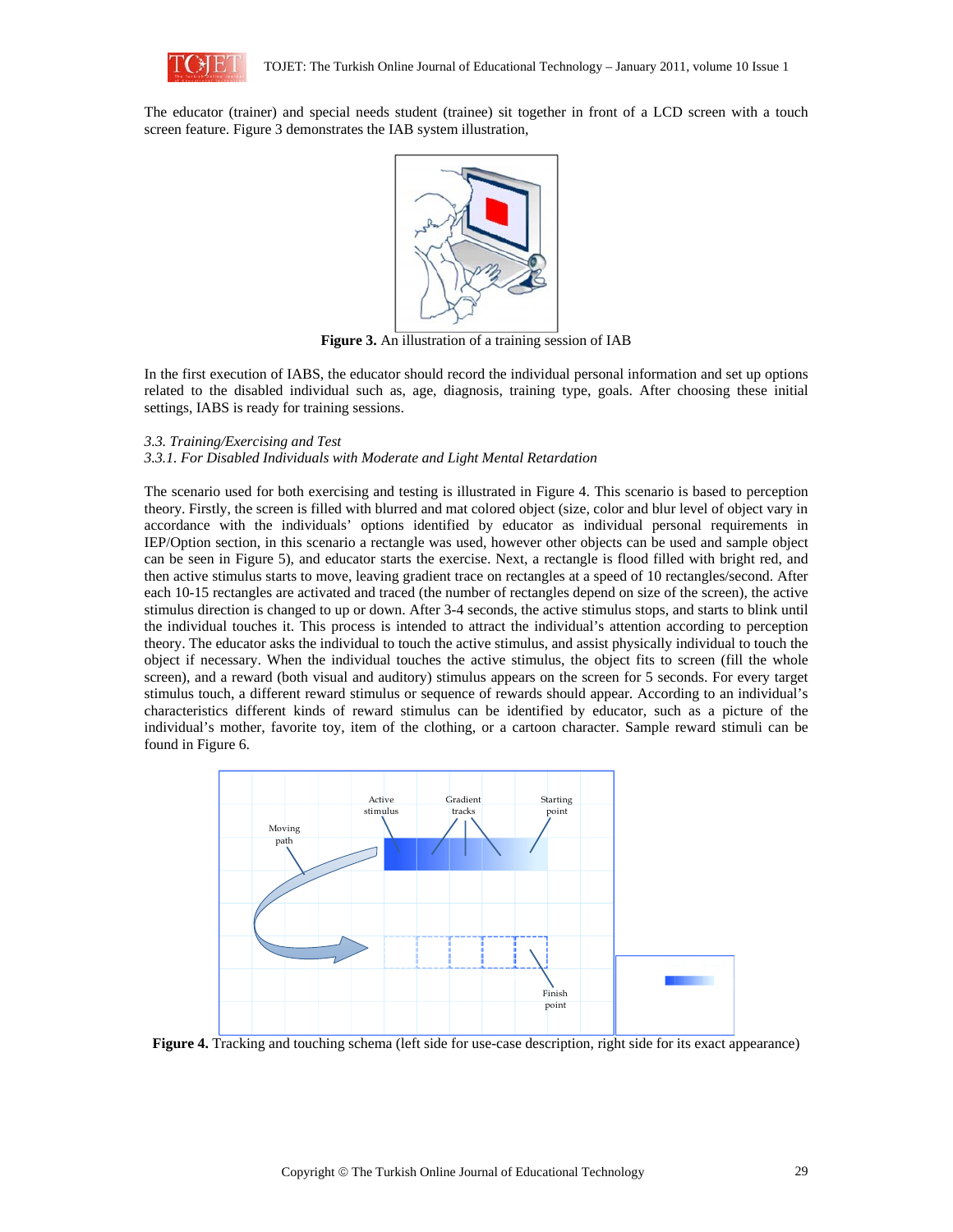



**Figure 5.** Sample active stimulus objects, these objects can also be used as rewards



**Figure 6.** Sample rewards which can be used to promote individuals

After a reward stimulus disappears, the active stimulus reappears within 0.5 second, and the training continues. If the individual touches a wrong point while training, the active stimulus disappears for five seconds before reappearing. After a number of exercises on the same stimulus, the educator relinquishes the physical assistance, and only indicates the stimulus, and asks the individual to touch it. After a while, only verbal assistance is given by the educator. This period continues until the individual touches the active stimulus independently. When independent attention is achieved on the stimulus, the educator asks the individual to touch the stimulus (such as a game or a competition environment) as fast as possible to improve reaction time to the stimulus.

After exercising on the initial training, the test stage is able to be applied. In the test case, the educator and individual sit front of the LCD as well as exercising mode, and test is started. At the beginning, the educator reminds the individual to touch the correct stimulus (active stimulus) immediately when it appears or stops (it depends on the test type). The educator does neither assist the individual physically nor verbally during the 60 tests. In the first ten, the stimulus blinks for five seconds, in the second, for four seconds and so on. During the test study, all the data about the individual, such as reaction time and wrong/correct touches, are recorded (This test data will be compared to next test data).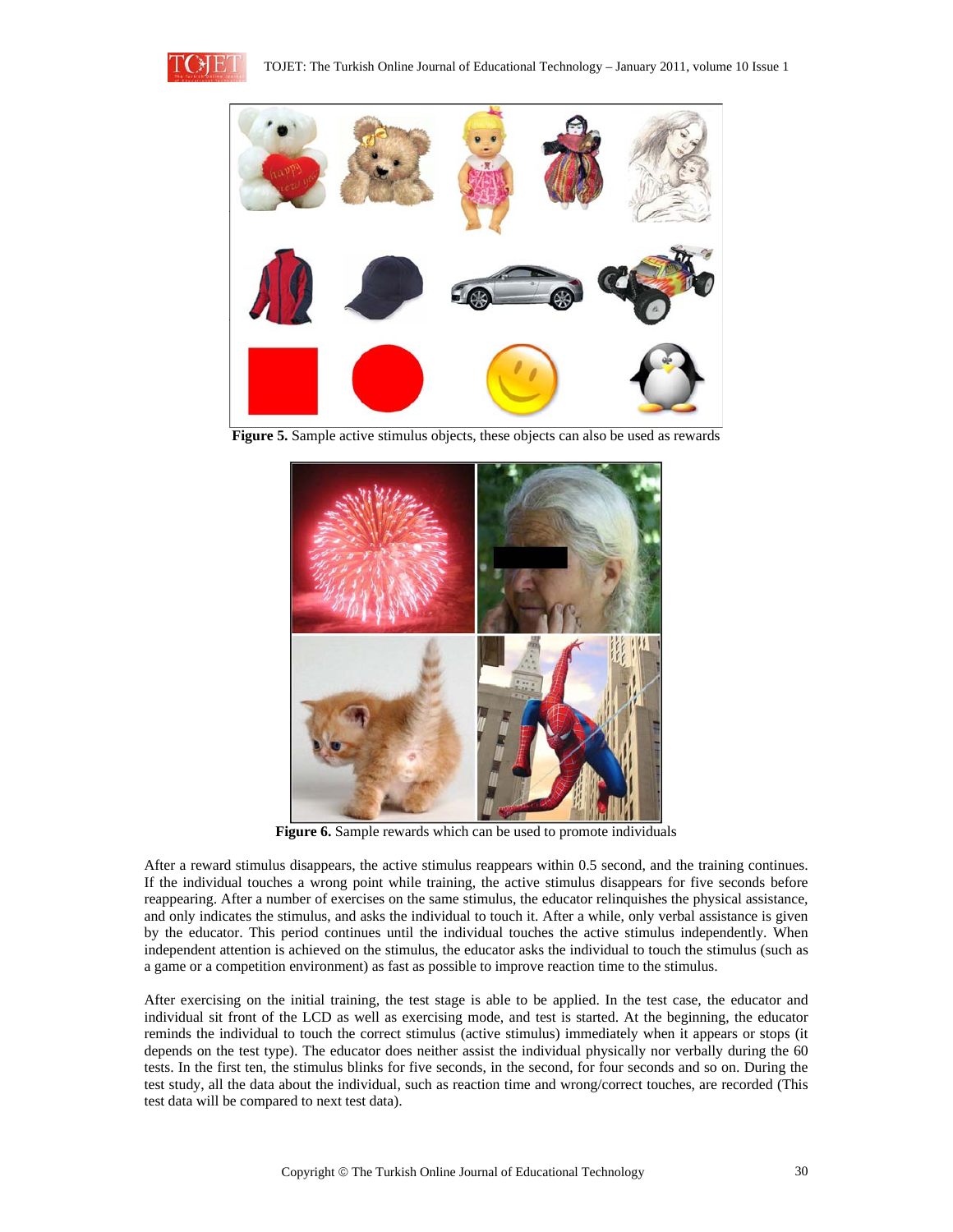

## *3.3.2. For Disabled Individuals with Profound and Severe Mental Retardation*

In the case of testing an individual with profound and severe mental retardation, the exercising and testing should be simplified. In the first stage, a bright red rectangle fills the whole screen and blinks slightly. A touch at any location on the screen in five seconds is to be rewarded. In the early stages of this training, the educator acts as model (showing how a touch can be made) and shows before asking the individual to touch the screen. If the trainee shows no willingness, the educator assists the individual with verbal, visual or physical assistance. This process is applied five times.

In the next stage, the size of the rectangle is reduced to 1/4 of the screen size and continues blinking. Figure 7 demonstrates this scenario. Any touch at any red region on the screen is rewarded for 5 seconds. Meanwhile, the rewards in this training can also be selected from previously identified rewards meaningful to the individual. If the individual shows no willingness, the educator assists the individual with verbal, visual or physical assistance, as in the first stage. In this stage, the individual performs this application five times. In the third, the similar procedure is applied five times but with a reduced rectangle (1/8 of the screen) and the same assistance is given at this stage.



**Figure 7.** Perceiving and touching schema (left side for use-case description, right side for its exact appearance)

In the test stage, the educator and the trainee are front of the screen which is divided into two different colored rectangles, each 1/16 the size of the screen, white for the educator and red for the trainee (colors can be changed if necessary), however none of them appears initially. Firstly, the white rectangle appears for the educator who touches the target stimulus in the educator side causing the rectangle to expand to the whole screen flash, and then a reward object appears for five seconds. Second, the rectangle in the individual's side appears as a target stimulus. When the individual touches the stimulus on the screen, the red rectangle expands until it eventually fills whole screen and flashes, and then a reward object appears for five seconds. This application is repeated until the individual perceives the stimulus. When the trainee's achievement in perception is quite satisfied, previously divided screen is integrated and the whole screen is left to the individual.

During all exercises and testing studies, the educator encourages the individual with certain words such as "Look at, there is a light here, and I touch that light. Ooooo, do you see what a beautiful object", "Yes it is your turn, the red light, come on catch it immediately" etc.

Many other test types provided by the IABS, such as testing for touching single stimulus, tracking stimulus, moving stimulus, touching dual stimulus with both hands etc. IABS also offers some additional tools for explaining certain concepts:

-Space set (The Sun, The Earth, Moon, Comets, Planets, etc)

-Wild animals set (Lion, Bear, Elephant, Snake, etc)

-Aves set (Eagle, Hawk, Chicken, etc)

-Marina animals set (Whale, Dolphin, Penguin, Fishes, etc)

-Dino set (T-Rex, Brontosaurus, etc)

-Profession set (Lawyer, Doctor, Teacher, Engineer, etc)

-Vehicle set (Bicycle, Motorcycle, Automobile, Truck, etc)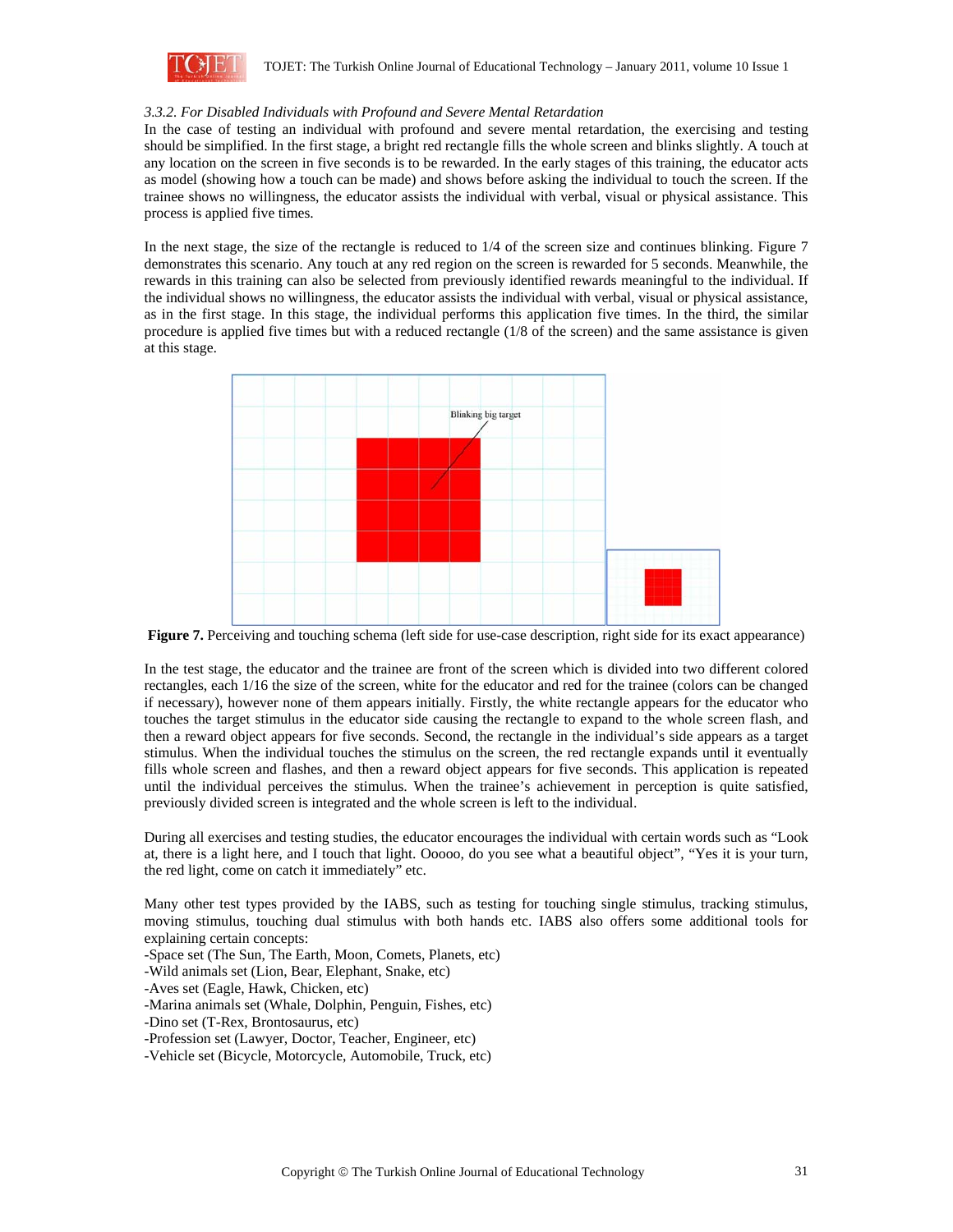

# *3.4. Data Gathered During Test and Assessment*

A number of data is gathered from the tests to be used for assessing the improvement of the individual, and recorded in a form of individual tuple on the database. Table 2 shows the tuple structure for a single training.

| Data          | <b>Description</b>                          | Unit                    |
|---------------|---------------------------------------------|-------------------------|
| Individual Id | Individual who oversees the test            | String[11]              |
| Test Id       | Test type which is applied                  | Integer                 |
| Test Scenario | Test style which is chosen from the options | Integer                 |
| Test No       | Test number in the test period              | Integer                 |
| Response Type | How the individual's responded the stimulus | [Omitted/Correct/Wrong] |
| Response Time | Individual's reaction time                  | m-second                |
| Date/Time     | Time of training                            | Date-time               |

In the table, Test\_Scenario field is used to identify the test style which can be identified in options according to individual's special needs and includes features, such as reward type, object type and colors. This is very useful for determining the optimum conditions for test environment for the individual's comfort and convenience.

The data listed in Table 2 and 3 are obtained and stored during individuals' trainings, and they are used to create reports about individuals' training session by session, percentage of improvement on attention etc. Using each individual' training data, a number of statistics can be generated for several features, such as assessment and evaluation of an individuals' improvement. Moreover, the data listed in Table 3, IABS enables current statistical results to compare with previously computed results.

| Table 3. A number of statistics which can be generated by IABS |
|----------------------------------------------------------------|
|----------------------------------------------------------------|

| <b>Statistic Type</b>                                                                       | Unit    |  |
|---------------------------------------------------------------------------------------------|---------|--|
| Which test is trained by the individual                                                     |         |  |
| Total number of the wrong responses (touching wrong locations)                              | Integer |  |
| Total number of the correct responses (touching correct locations)                          | Integer |  |
| Total number of the omissions (non-response)                                                | Integer |  |
| Total number of the correct responses (with physical/verbal/visual assistance) <sup>*</sup> | Integer |  |
| Total number of the correct responses (independent) <sup>*</sup>                            | Integer |  |
| Average reaction (response) time for wrong responses                                        |         |  |
| Average reaction (response) time for correct responses                                      | msec    |  |
| The fastest reaction (response) time for wrong responses                                    | msec    |  |
| The slowest reaction (response) time for wrong responses                                    | msec    |  |
| The fastest reaction (response) time for correct responses                                  | msec    |  |
| The slowest reaction (response) time for correct responses                                  | msec    |  |
| Average achievement (percentage of perceiving the stimulus)                                 |         |  |
| $\sim$ $\sim$                                                                               |         |  |

optional

Using these data, individuals' improvements can also be illustrated in form of several graphics which can be used to assess and evaluate the individual's current status. As well as individual level, this data can assess groups of individuals having similar disabilities. Although it is unlikely that two individuals would have exactly the same type and level of disability, statistical data for ADD/ADHD may be able to provide interesting comparative trends using these data.

#### **4. BOYXY: A CASE STUDY**

BoyXY has completed 11 training sessions with IABS. The first session was in exercise mode, remaining sessions were test studies. Each session includes 60 independent tests (trainings) and takes approximately 15 minutes. After each session of IABS, BoyXY returned to his normal education, which is identified by an individual education plan. In addition, no assistance was given to BoyXY except in the first session, he has, therefore, completed 10 sessions independently.

The teacher's expectation for improvements of BoyXY's attention and results giving BoyXY's continuous attention durations for several different types of activities, before and after 660 IABS trainings in 11 sessions are shown Table 4.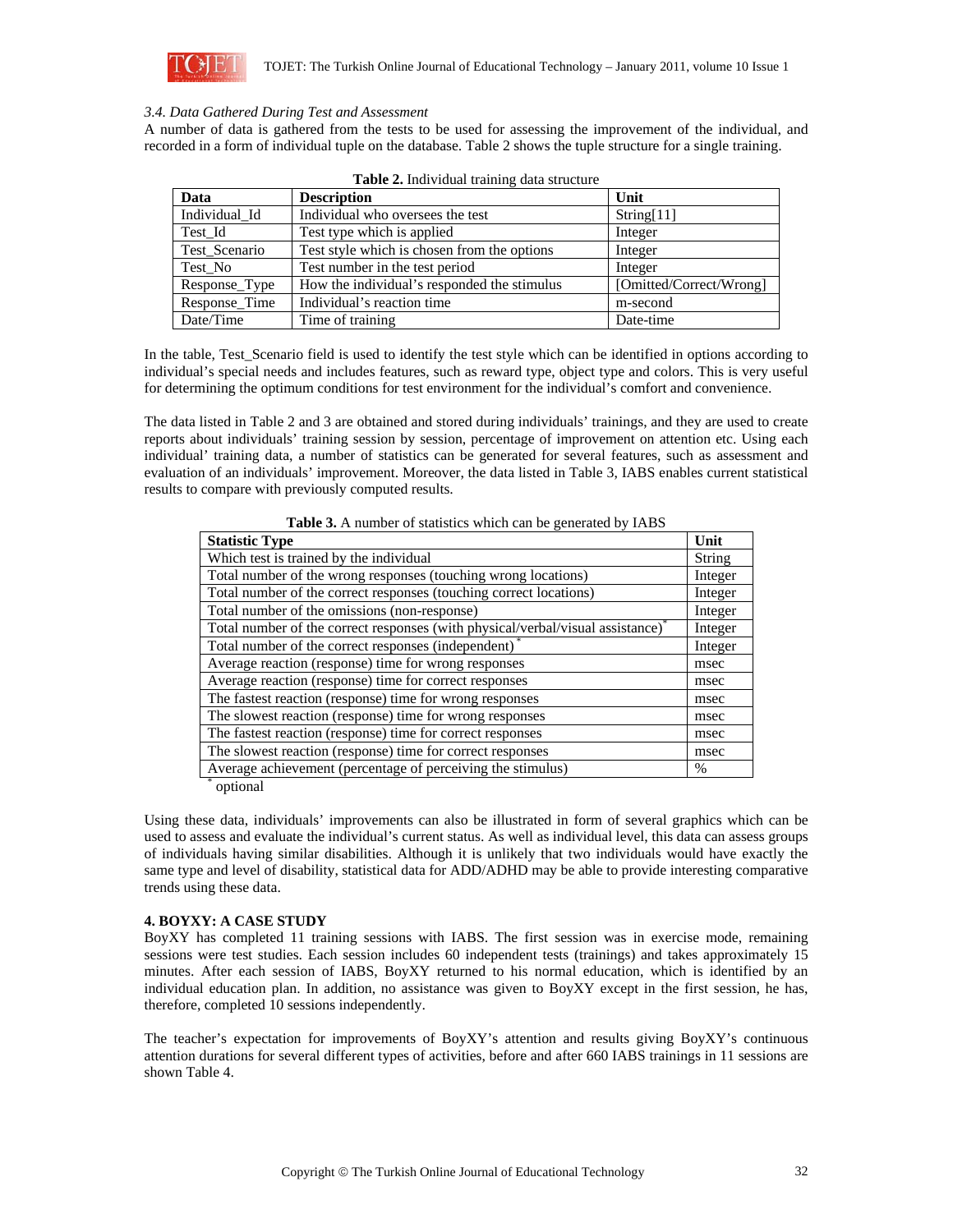

| Table 4. BoyXY's continuous attention durations on several activities before and after 660 trainings with IAB |
|---------------------------------------------------------------------------------------------------------------|
| ومسترقفه ومستعمره لأسماط ومملا الرسما                                                                         |

| and teacher's expectations                       |                             |                             |                             |                                      |                               |  |  |  |
|--------------------------------------------------|-----------------------------|-----------------------------|-----------------------------|--------------------------------------|-------------------------------|--|--|--|
| <b>Continuous attention</b><br>required activity | $CAD^{\dagger}$<br>(minute) | $CAD^{\dagger}$<br>(minute) | <b>Total</b><br>Improvement | <b>Teacher</b><br><b>Expectation</b> | Improvement<br>(Contribution) |  |  |  |
|                                                  | <b>Before</b>               | After                       |                             | (face to face)                       | of IAB)                       |  |  |  |
| Books with illustrations                         |                             |                             | 67%                         | 33%                                  | 34%                           |  |  |  |
| Books with illustrations                         | 5                           |                             | 40%                         | 20%                                  | 20%                           |  |  |  |
| Books with music                                 |                             | 8                           | 60%                         | 50%                                  | 10%                           |  |  |  |
| <b>Puppets</b>                                   | $\overline{c}$              | 6                           | 200%                        | 100%                                 | 100%                          |  |  |  |
| **<br>Computer game                              | 30                          | 22                          | $-27%$                      | 15%                                  | $-42%$                        |  |  |  |
| Listening to the educator                        | 6                           |                             | 17%                         | 15%                                  | 2%                            |  |  |  |
| Painting                                         | 6                           |                             | 17%                         | 15%                                  | 2%                            |  |  |  |
| Chatting with the educator                       | $\mathcal{D}_{\alpha}$      | 3                           | 50%                         | 50%                                  | 0%                            |  |  |  |
| <sup>*</sup> CAD (Continuous attention duration) |                             |                             |                             |                                      |                               |  |  |  |

\*\*In this activity, sometimes the educator is required to hug and kiss BoyXY for 1-2 seconds \*\*\*In this activity, the educator is rarely required to warn BoyXY

Figure 8, Figure 9 and Figure 10 show BoyXY response types, response (reaction) times and fastest and slowest responses to the stimuli respectively during 11 sessions (totally 660 trainings).



**Figure 8.** BoyXY's responses to the stimuli during his training



**Figure 9.** BoyXY's responses times to the stimuli



**Figure 10.** BoyXY's fastest and slowest responses to the stimuli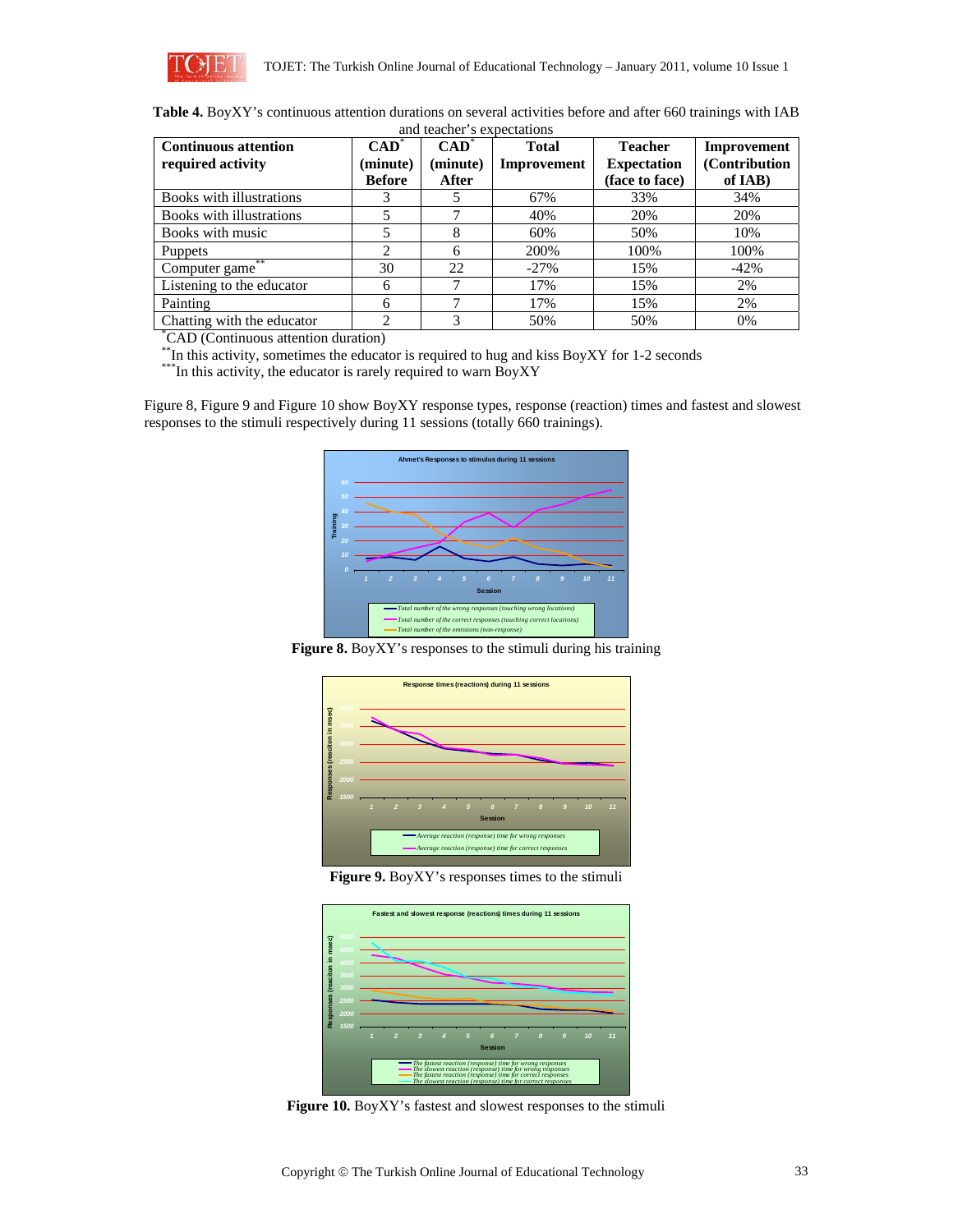

Table 4 shows certain improvements of BoyXY's attention duration in a number of activities. As a result, the effect of IAB is reasonable, however, his attention period decreased in computer games. Possible reason for this decrease may be the changes in BoyXY's expectations from the computer, and we think that BoyXY still expects a reward to appear on the computer screen. Since, IAB training is supported by face to face (F2F) training (typical training), improvements of BoyXY's attention are results of IAB and F2F trainings together. In addition, the educator notified that "IAB has assisted to increase BoyXY's attention duration, hence level of improvement was reasonable and it made BoyXY have fun". Moreover, Figure 8 shows that he achieved a remarkable improvement on correct stimulus perception, and Figures 9 and 10 demonstrate the improvements in his response times to the correct stimuli objects. In addition, his IEP trainers informed that they have observed improvements in both BoyXY's hand-eye coordination and attention duration after his IAB trainings. The results of this case study show the improvements on attention and hand-eye coordination only for the case of BoyXY, thus the same improvement levels may not be obtained from trainings of all the individuals with same or other disabilities.

## **5. CONCLUSIONS**

This paper presents a new technological tool IAB that can be used to improve hand-eye coordination and attention duration of individuals with certain type of disabilities, particularly MR and Autism. Using the IAB system, a case study has been conducted, and an individual with severe MR has completed 11 IAB training sessions. The results showed that very impressive improvements in eye coordination and reasonable level of improvement in attention duration of the individual were obtained using IAB system. In fact, it is not possible to say with certainly that this system can attain the same level of improvement for every disabled individual, because it is unlikely that two individuals in special education would have exactly the same type and level of disability. However, this system can be used in special education for augmenting the ADD/ADHD treatments and hand-eye coordination, and statistical data gathered from the system may be used for a range of different purposes, such as comparing individuals with similar disabilities, and comparing the achievements of an individual over a period of time.

#### **REFERENCES**

- Addcoach, ADHD Treatment Technology, Retrieved April 15, 2009, from http://www.addcoach4u.com/adhdtreatment/technology.html
- Badger, K., Anderson, L., & Kagan, R. J. (2008). Attention deficit-hyperactivity disorder in children with burn injuries. *Journal of Burn Care & Research, 29,* 724-729.
- Ballard, D. H., Hayhoe, M. M., Li, F., Whitehead, S. D., Frisby, J. P., Taylor, J. G. et al. (1992). Hand Eye Coordination During Sequential Tasks. *Philosophical Transactions of the Royal Society of London Series B-Biological Sciences, 337,* 331-339.
- Baker, S., Gersten, R., & Graham, S. (2003). Teaching expressive writing to students with learning disabilities: Research based applications and examples. *Journal of Learning Disabilities, 36,* 123.
- Batista, A. P., Buneo, C. A., Snyder, L. H., & Andersen, R. A. (1999). Reach plans in eye-centered coordinates. *Science, 285,* 257-260.
- Bedard, P., Thangavel, A., & Sanes, J. N. (2008). Gaze influences finger movement-related and visual-related activation across the human brain. *Experimental Brain Research, 188,* 63-75.
- Buneo, C. A., Batista, A. P., Jarvis, M. R., & Andersen, R. A. (2008). Time-invariant reference frames for parietal reach activity. *Experimental Brain Research, 188,* 77-89.
- Cagli, R. C., Coraggio, P., Napoletano, P., & Boccignone, G. (2008). What the draughtsman's hand tells the draughtsman's eye: A sensorimotor account of drawing. *International Journal of Pattern Recognition and Artificial Intelligence, 22,* 1015-1029.
- Cuceloglu, D. (1991). *Human and Behavior (İnsan ve Davranışı)*. (2 ed.) Remzi Kitabevi.
- Culpepper, L. (2006). Primary care treatment of attention-deficit/hyperactivity disorder. *Journal of Clinical Psychiatry, 67,* 51-58.
- Desmurget, M., Pelisson, D., Rossetti, Y., & Prablanc, C. (1998). From eye to hand: Planning goal-directed movements. *Neuroscience and Biobehavioral Reviews, 22,* 761-788.
- Dorokhov, V. B., Arsenyev, G. N., Zakharchenko, D. V., Ukraintseva, Y. V., Lavrova, T. P., Dementienko, V. V. et al. (2008). Eye-hand coordination: Performance errors and vigilance level. *International Journal of Psychophysiology, 69,* 266.
- Dupaul, G. J., Perez, V. H., Kuo, A., & Stein, M. T. (2007). Juan: A 9-year-old Latino boy with ADHD. *Journal of Developmental and Behavioral Pediatrics, 28,* 53-57.
- Enright, J. T. (1995). The Nonvisual Impact of Eye Orientation on Eye-Hand Coordination. *Vision Research, 35,* 1611-1618.
- Fischer, B. & Weber, H. (1993). Express Saccades and Visual-Attention. *Behavioral and Brain Sciences, 16,* 553-567.